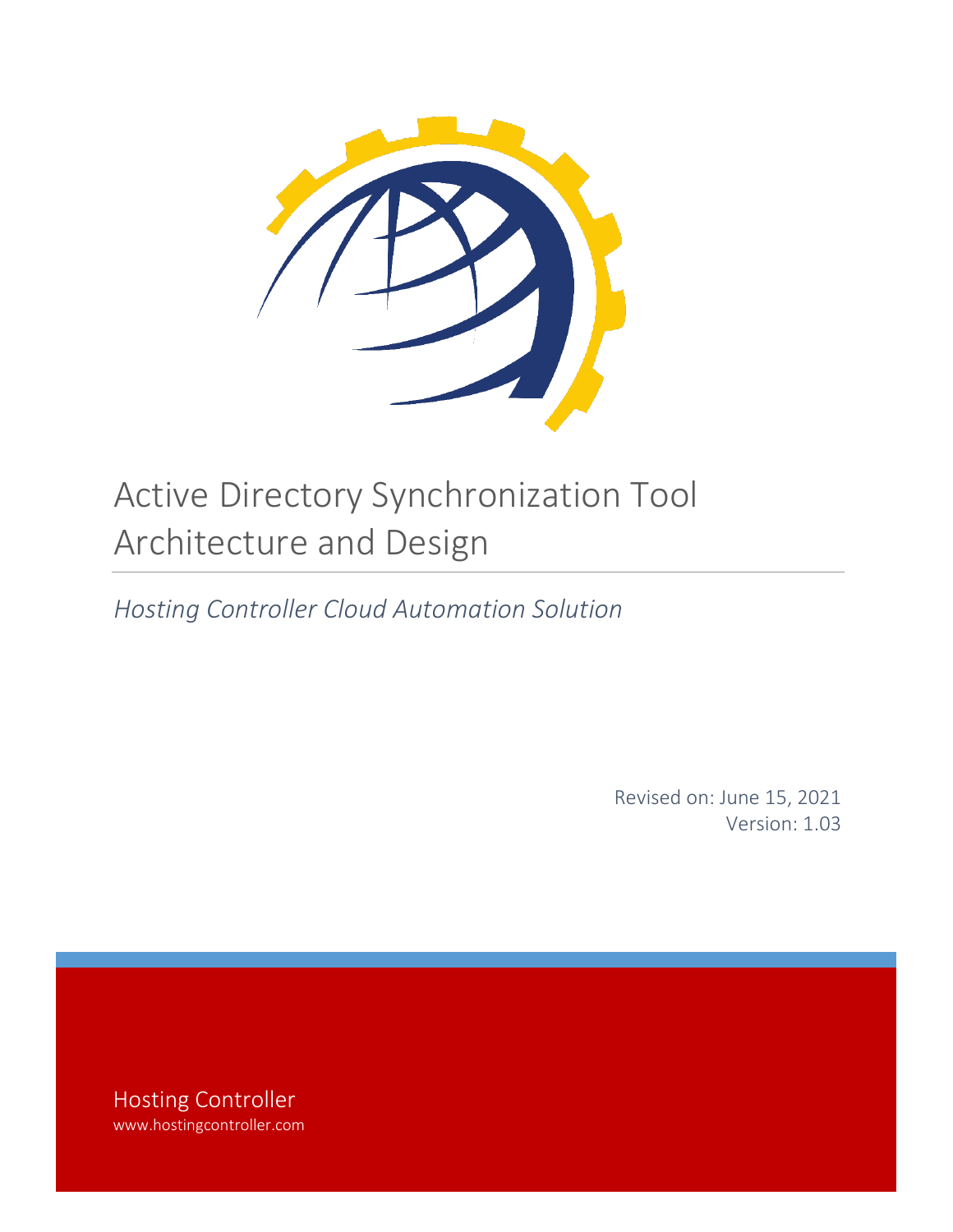# Contents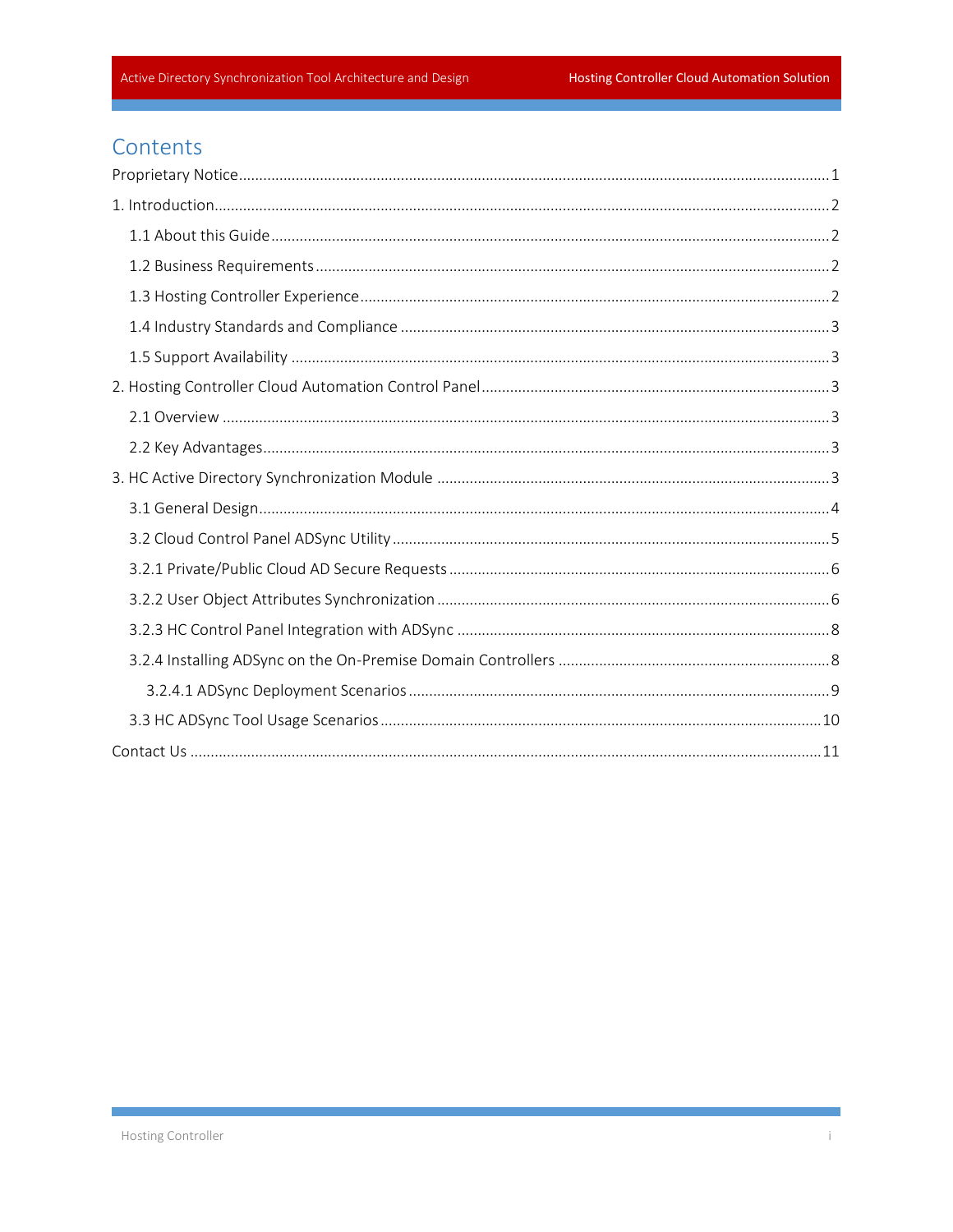## <span id="page-2-0"></span>Proprietary Notice

This document is the property of, and contains proprietary information of Hosting Controller. No part of this document may be reproduced or transmitted in any form or by any means, electronic or mechanical, including photocopying or recording, for any purpose other than consideration of the technical contents without the written acquiescence of a duly authorized representative of Hosting Controller.

© 2021 Hosting Controller. All Rights Reserved.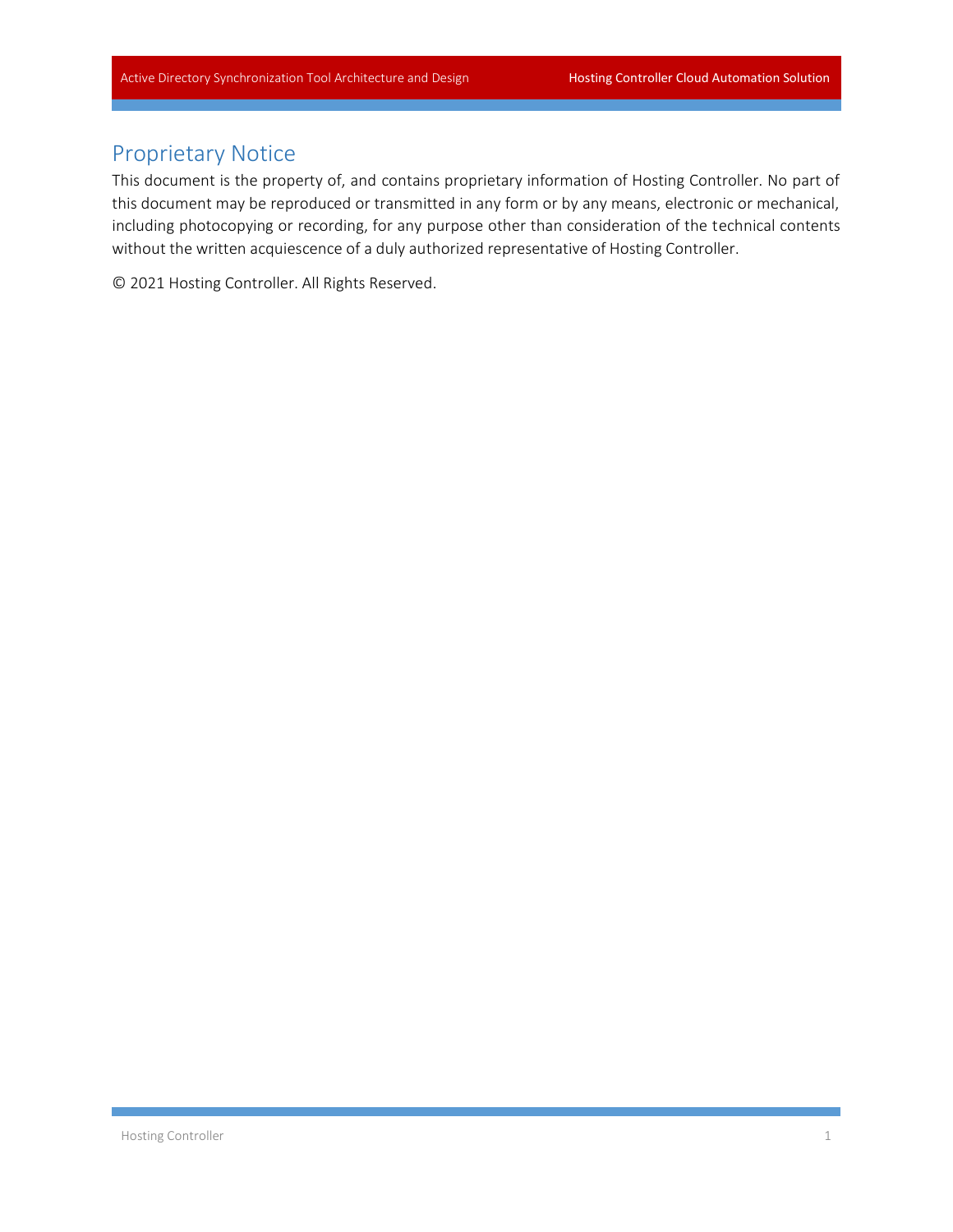## <span id="page-3-1"></span><span id="page-3-0"></span>1. Introduction

#### 1.1 About this Guide

This document provides the design for the Hosting Controller Active Directory Synchronization Module. It mainly targets Enterprises, Service Providers and System Integrators responsible for the design, implementation, update and deployment of private/public cloud platforms. This guide provides everything you need to know about the design of HC Active Directory Sync Module.

#### <span id="page-3-2"></span>1.2 Business Requirements

As a design or as a consequence of events beyond the control of an organization, Active Directory Synchronization often becomes inevitable. Synchronization of user data generally is required across different AD forests and may be necessitated by background mergers, acquisitions, divestitures or partnerships. Multi-Forest scenarios are commonplace in a rapidly evolving market. Organizations often require AD objects (users, groups, contacts,) and their passwords to be synchronized between multiple AD forests.

Sometimes organizations housing a hosted infrastructure such as MS Exchange have customers holding their own Active Directories. The primary requirement for such organizations is to have onpremises users somehow synchronized with the hosted environment.

Whatever the reason Cross-Forest synchronization has become a reality, making a very compelling argument for IT departments to be ready may the need arise.

What most businesses require is:

- A lightweight solution for synchronizing users and passwords between two forests.
- Something that does not require a two-way trust relationship to be established between domains.
- A solution that does not involve the added complication and cost of deploying an AD FS infrastructure.
- A tool that provides the flexibility for specific users and groups to be excluded from being synchronized.
- Easy way to synchronize a minimal set of user attributes (having the ability to exclude any unwanted attributes from syncing).
- Interval based synchronization, enabling customers to choose convenient time intervals.

Hosting Controller unifies the convenience of all the above in its Active Directory Synchronization Utility to bring the most effective tool on the market.

#### <span id="page-3-3"></span>1.3 Hosting Controller Experience

Hosting Controller has successfully been providing out of the box solutions to its clientele across the globe since over a decade. The range of products includes solutions for enterprises and telcos.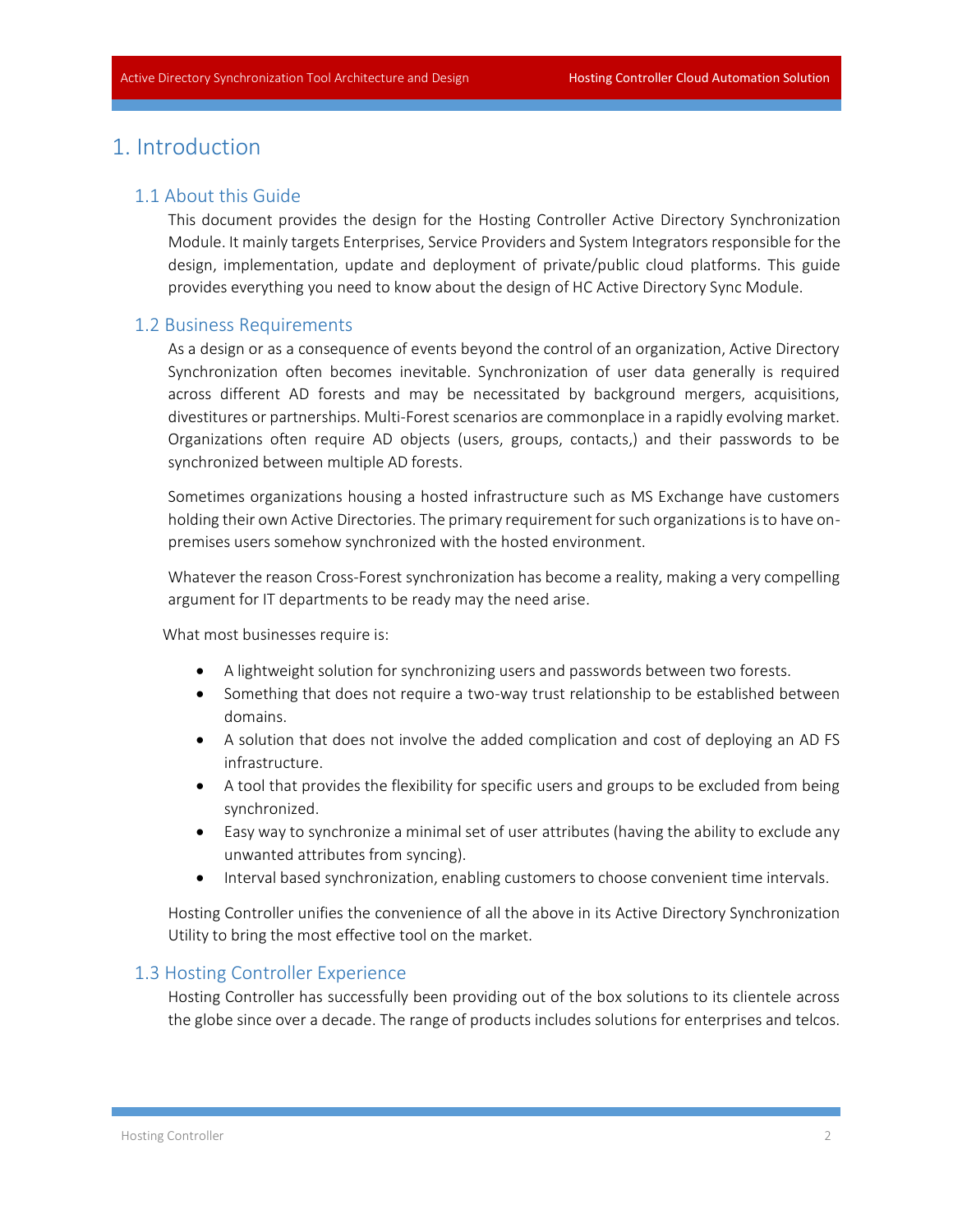#### <span id="page-4-0"></span>1.4 Industry Standards and Compliance

Hosting Controller is a control panel validated by Microsoft for both Exchange 2010 and Exchange 2013 installations.

#### <span id="page-4-1"></span>1.5 Support Availability

Hosting Controller Support is available 24 x 7 through its support center from Canada and off-shore locations. Priority phone support and other options are available in the commercial proposal.

# <span id="page-4-3"></span><span id="page-4-2"></span>2. Hosting Controller Cloud Automation Control Panel

#### 2.1 Overview

Hosting Controller cloud automation solution is a complete control panel product for service providers to automate, manage, provision and administer Microsoft Enterprise applications. Thus, creating a shared multi-tenant environment for automatic provisioning of new accounts, such as Exchange, Lync, SharePoint, Dynamics CRM and Hyper-V. It encompasses a comprehensive selfserve portal for all user levels. Hosting Controller is a validated and recommended control panel by Microsoft for Exchange 2010 and Exchange 2013. The key purpose of using Hosting Controller control panel is:

- To automate provisioning of hosted services.
- To offer comprehensive self-serve portal for end customers to perform routine administration tasks.
- Management of multiple hosted cloud services through single centralized interface.
- Ability to provision multiple shared applications for a single user.
- Option to support distributed environment where different services can be spread across different servers across different OS platforms both Windows & Linux in different data centers within a cluster.

#### <span id="page-4-4"></span>2.2 Key Advantages

Hosting Controller offers central master console with a single database to completely automate servers' infrastructure via single interface. It provides comprehensive self-care portals for administrators, tenants and resellers as per their requirements.

## <span id="page-4-5"></span>3. HC Active Directory Synchronization Module

For those tenants that have on premise active directory services, the private/public cloud provides directory synchronization facilities to ensure password synchronization, identity information synchronization, user object provisioning as well as object synchronization to ensure consistency in address list.

The directory synchronization is a component, named HC ADSync Utility. This component is responsible for: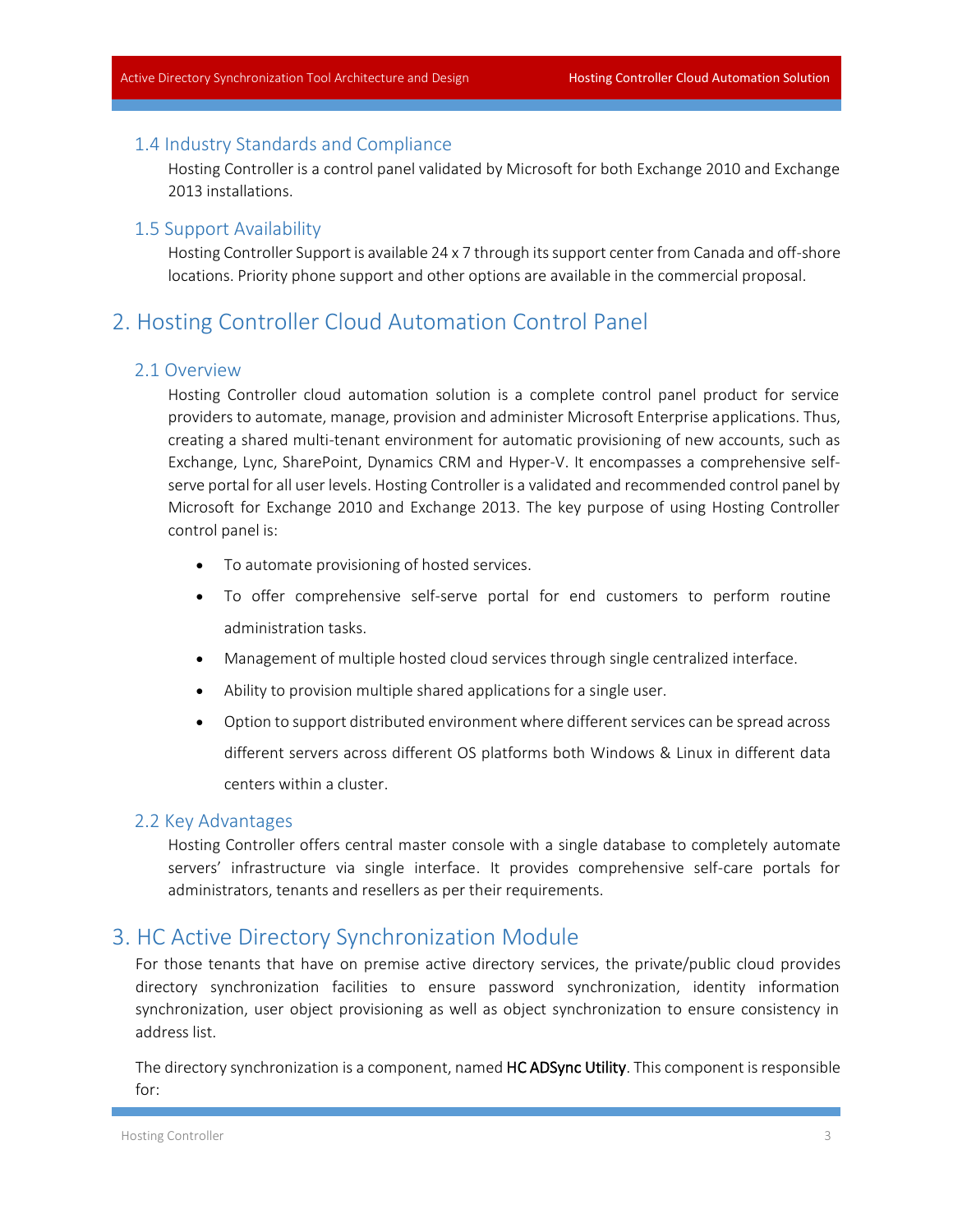- User Password synchronization
- User/Group/Contact objects identity information (attributes mentioned below)
- User objects provisioning
- Group objects provisioning
- Contact objects provisioning

*This document contains only the detailed design of the HC ADSync component.*

#### <span id="page-5-0"></span>3.1 General Design

The following figure illustrates the synchronization workflow.



*Figure 1: Synchronization General Approach*

The overall concept is summarized as follows:

- **■** User object on premise identity information is synchronized through ADSync with related user object within the private/public cloud.
- On premise password change events are intercepted and replicated through ADSync to related user object within the private/public cloud.
- New on premise user objects are provisioned by ADSync into the cloud environment. Within the cloud environment the user objects created without any service offering activated on it.
- Deletion of an on premise user object will result in deletion of the user object and its assigned service offerings in the private/public cloud.
- Resource mailboxes are treated in a similar fashion as user objects.
- Synchronization direction is from on premise to the private/public cloud.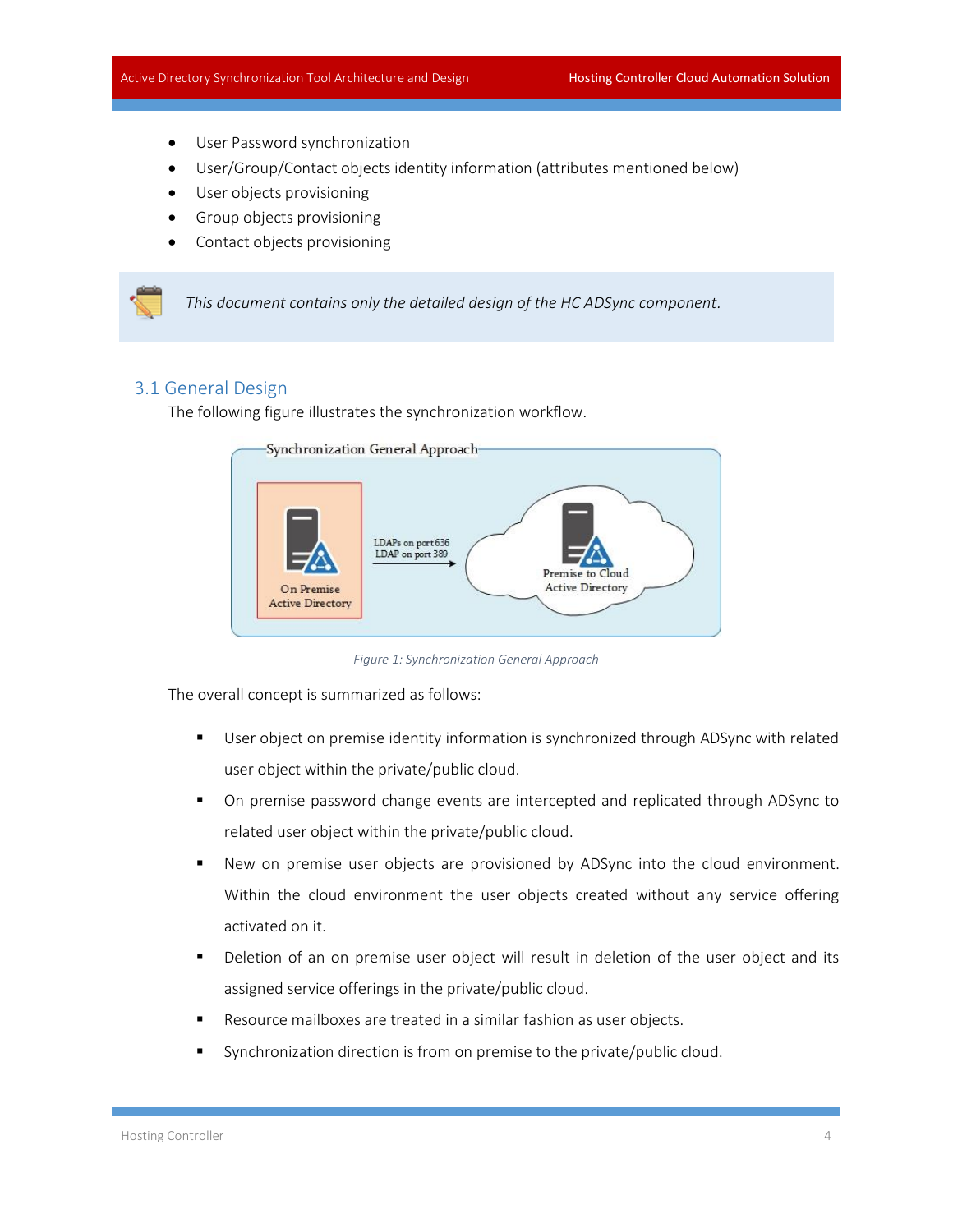- Once the users are synchronized to the private/public cloud, the HC Import Tool is used to import the objects into HC Control Panel for cloud service offerings through Control Panel.
- Users on premise and in the private/public cloud do not notice any difference in address lists.

#### <span id="page-6-0"></span>3.2 Cloud Control Panel ADSync Utility

HC ADSync Tool is developed as a simple windows service "HCdirSync". This service is deployed onto domain controller in the on-premises AD forest. As changes are made in the on-premises domains, the changes are replicated to the cloud environment using direct LDAP communication. It is strongly recommended to use LDAPs for secure communication.

The ongoing user object identity information (properties and attributes) are synchronized using HC ADSync tool. On premise password changes are intercepted and replicated through HC ADSync to associated user object within the private/public cloud.

Newly created user accounts on the on premises domains are synchronized using HC ADSync Tool. Deletion of an on premises user object will result in deletion of the user object and its assigned service offerings in the private/public cloud. Resource mailboxes are treated in a similar concept as user objects.



*Synchronization direction is from on premise to the cloud only, resulting in one way synchronization.*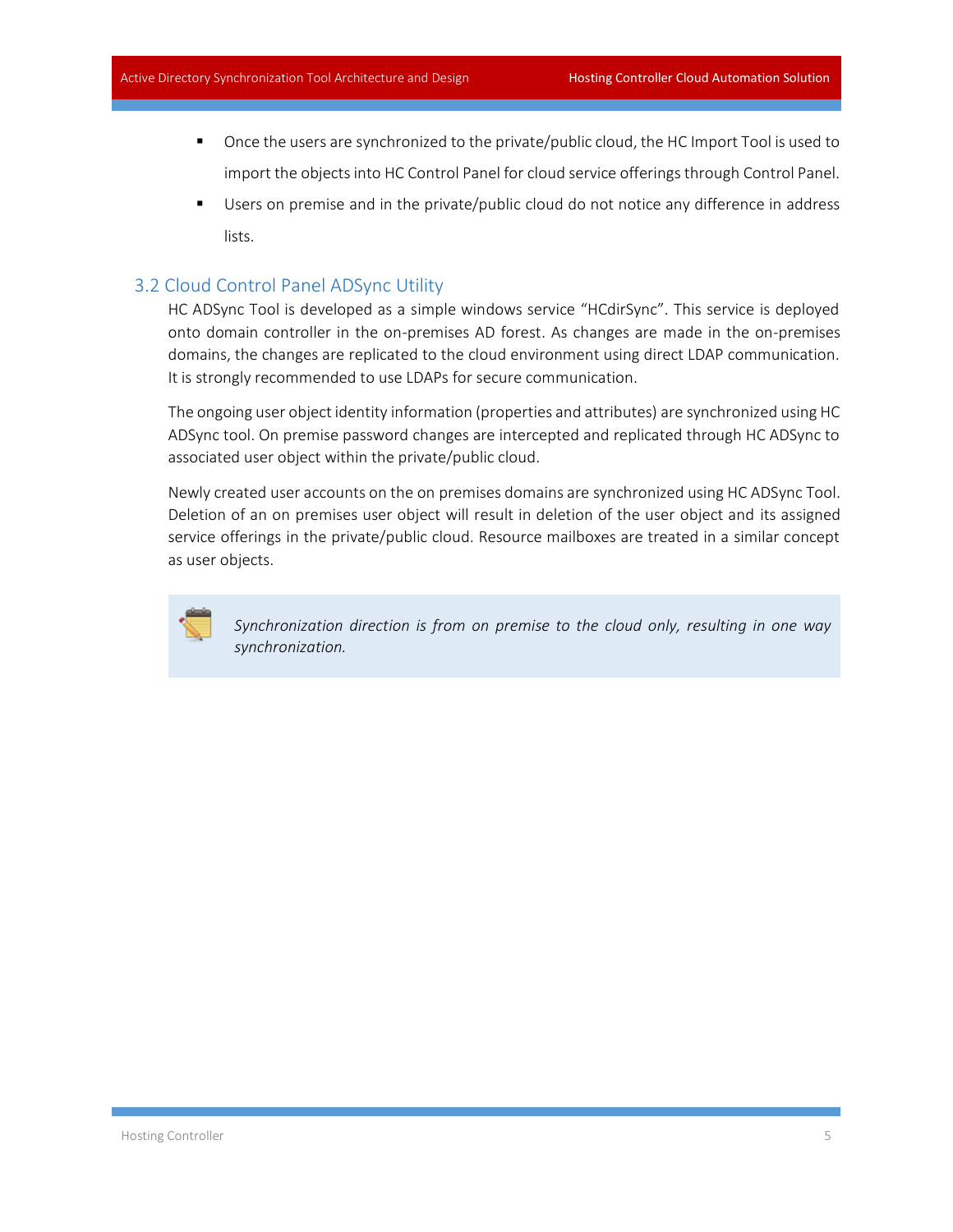

*Figure 2: ADSync Diagram*

The diagram above shows how changes are detected on the customers' site and synchronized through to the private/public cloud.

#### <span id="page-7-0"></span>3.2.1 Private/Public Cloud AD Secure Requests

Requests are sent to the private/public cloud infrastructure using LDAPs. Its secure request utilizes a combination of a private/public key and a symmetric key (RSA and AES) to securely transfer data and credentials. This ensures the data cannot be intercepted or diverted to another source. Authentication method used is Basic Authentication.

#### <span id="page-7-1"></span>3.2.2 User Object Attributes Synchronization

The following general attributes will be synchronized from a tenant environment into the private/public cloud. Tenant specific attributes are part of the tenant onboarding plan and provided there as such.

| <b>Source</b>  | <b>Destination</b> | <b>Comments</b> |
|----------------|--------------------|-----------------|
| sAMAccountName | sAMAccountName     |                 |
| initials       | initials           |                 |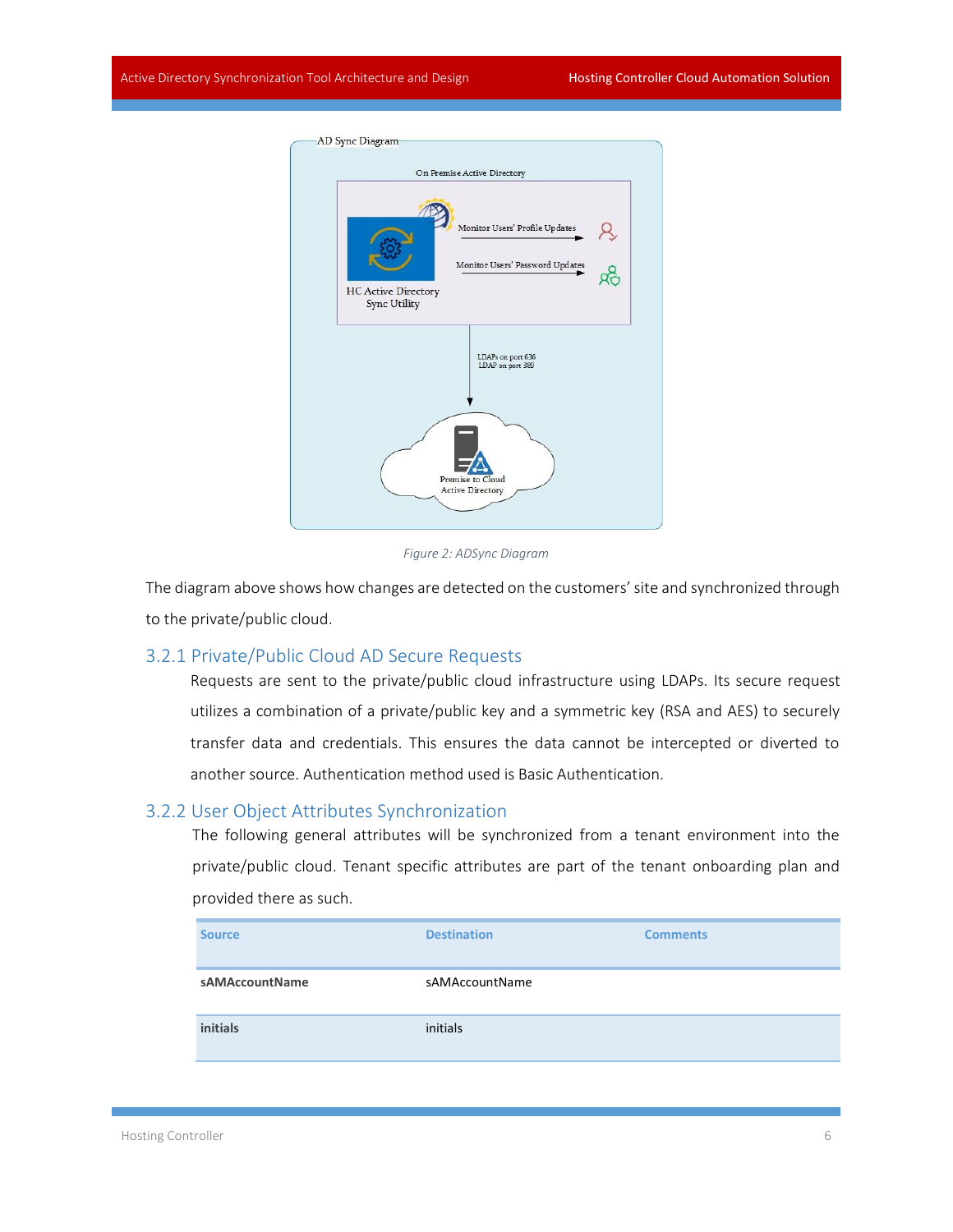#### Active Directory Synchronization Tool Architecture and Design Hosting Controller Cloud Automation Solution

| givenName             | givenName                |                                  |
|-----------------------|--------------------------|----------------------------------|
| sn                    | sn                       | surname                          |
| displayName           | displayName              |                                  |
| <password></password> | <password></password>    |                                  |
| description           | description              |                                  |
| title                 | title                    |                                  |
| thumbnailPhoto        | thumbnailPhoto           |                                  |
| telephoneNumber       | telephoneNumber          |                                  |
| wWWHomePage           | wWWHomePage              |                                  |
| company               | company                  |                                  |
|                       |                          |                                  |
| manager               | manager                  |                                  |
| userAccountControl    | userAccountControl       | only when activated in the cloud |
| Department            | department               |                                  |
| streetAddress         | streetAddress            |                                  |
| I                     | $\overline{\phantom{a}}$ | location or city                 |
| st                    | st                       | state                            |
| countryCode           | countryCode              |                                  |
| postalCode            | postalCode               |                                  |
| homePhone             | homePhone                |                                  |
| pager                 | pager                    |                                  |

Ξ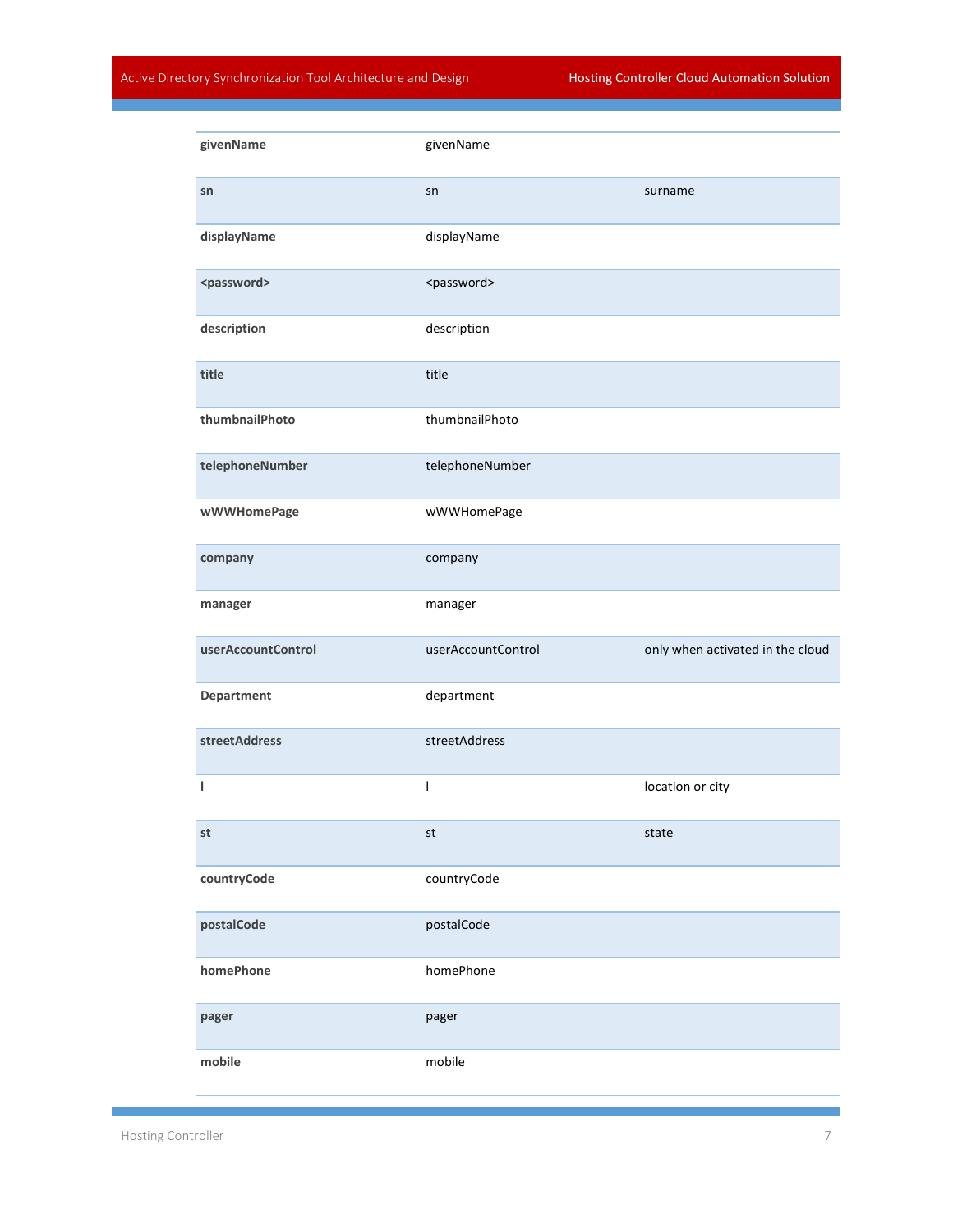| ipPhone                                                     | ipPhone                |
|-------------------------------------------------------------|------------------------|
| extensionAttribute1-14                                      | extensionAttribute1-14 |
| otherFacsimileTelephoneNumber otherFacsimileTelephoneNumber |                        |
| otherHomePhone                                              | otherHomePhone         |
| otherTelephone                                              | otherTelephone         |
| otherMobile                                                 | otherMobile            |
| otherPager                                                  | otherPager             |
| otherIpPhone                                                | otherIpPhone           |
| <b>CN</b>                                                   | <b>CN</b>              |
| Proxyaddresses                                              | Proxyaddresses         |

#### *Table 1: User object attributes synchronization*

#### <span id="page-9-0"></span>3.2.3 HC Control Panel Integration with ADSync

The HC Control Panel user interface has been adapted to assist in the management and deployment of the ADSync utility as well as restricting the changes that can be made for synchronized users.

Users in HC Control Panel that have been synchronized by the ADSync utility are flagged and the control panel user interface will display non-editable user information. This is to avoid user information being updated in control panel and then being overwritten by changes made via the customers Active Directory. HC Control Panel however allows to provision and manage user services.

#### <span id="page-9-1"></span>3.2.4 Installing ADSync on the On-Premise Domain Controllers

The ADSync utility is required to be installed on all on premise domain controllers. The component runs as a hook within the Local Security Authority process of every Domain Controller in the domain. It intercepts all the password change events and replicates the updated password to the private or public cloud environment. For further details, please refer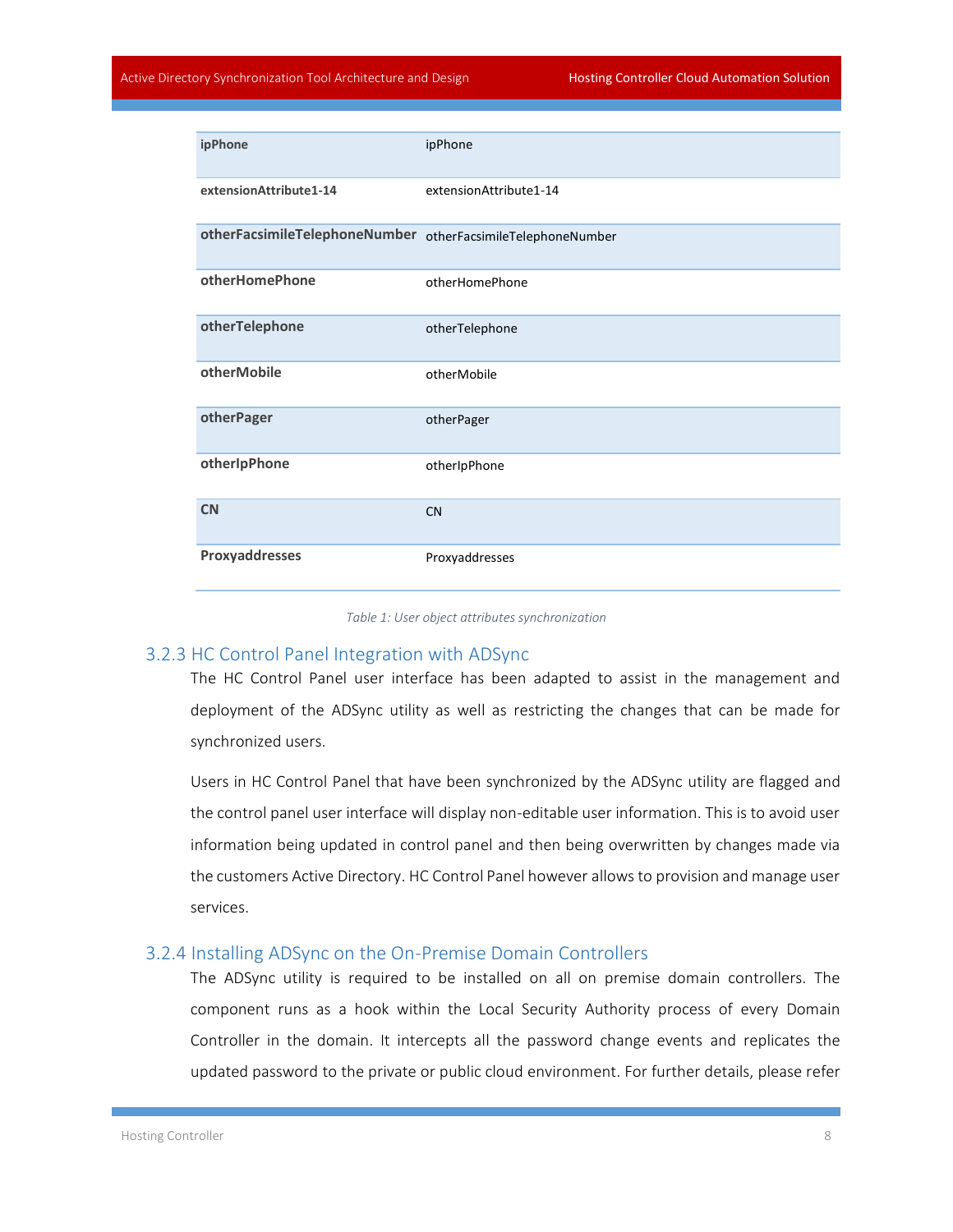|  | the                                                                                        | following | URL: I |
|--|--------------------------------------------------------------------------------------------|-----------|--------|
|  | https://help.hostingcontroller.com/OnlineHelp/default.aspx?pageid=active_directory_synchro |           |        |

[nization](https://help.hostingcontroller.com/OnlineHelp/default.aspx?pageid=active_directory_synchronization)

### <span id="page-10-0"></span>3.2.4.1 ADSync Deployment Scenarios

Following are some scenarios to deploy ADSync:



*Figure 3: Scenario 1*



*Figure 4: Scenario 2*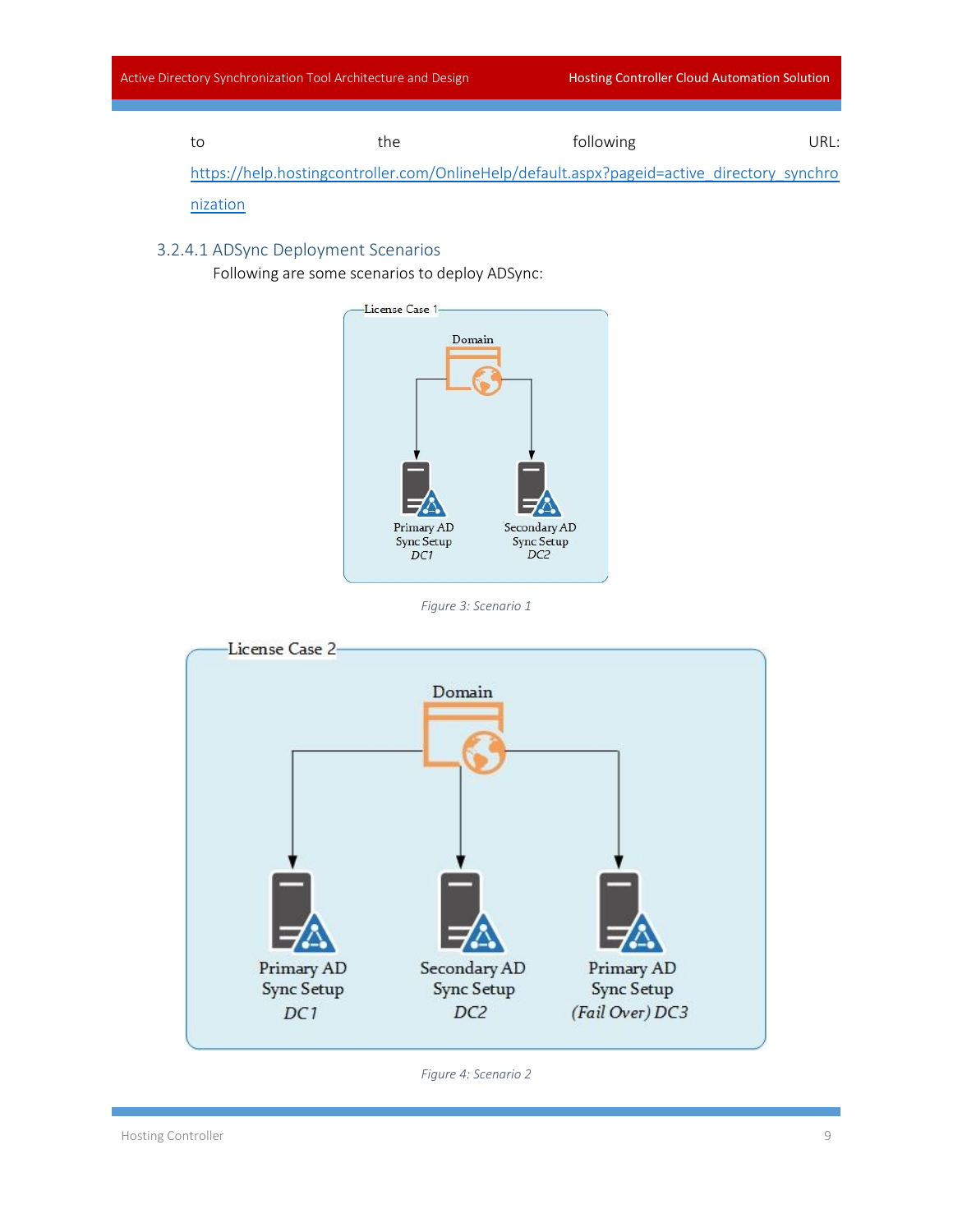



#### <span id="page-11-0"></span>3.3 HC ADSync Tool Usage Scenarios

The following usage scenarios cover the primary scenarios for the directory synchronization services.

#### User Usage Scenarios

- o User provisioning: When a new user is created on the on-premise Active Directory, this change is replicated to the cloud.
- o User property changes: When properties for user changes those changes are synced to the cloud.
- $\circ$  User deletion: when a user is deleted on the on-premises Active Directory, this change is replicated to the cloud.
- o Password Changes: When a user's password is changed, it's replicated to the cloud.
- Distribution Group Usage Scenarios
	- o Distribution group provisioning: When a new distribution group is created on the on-premise Active Directory, this change is replicated to the cloud.
	- o Distribution group membership changes: When a user in the tenant organization is added or removed from the distribution group, this change is replicated to the cloud distribution group. This information is visible from the global address list.
	- o Distribution group property changes: When properties for distribution group changes these changes are synced to the cloud.
	- o Distribution group deletion: when a distribution group is deleted on the onpremises Active Directory, this change is replicated to the cloud.